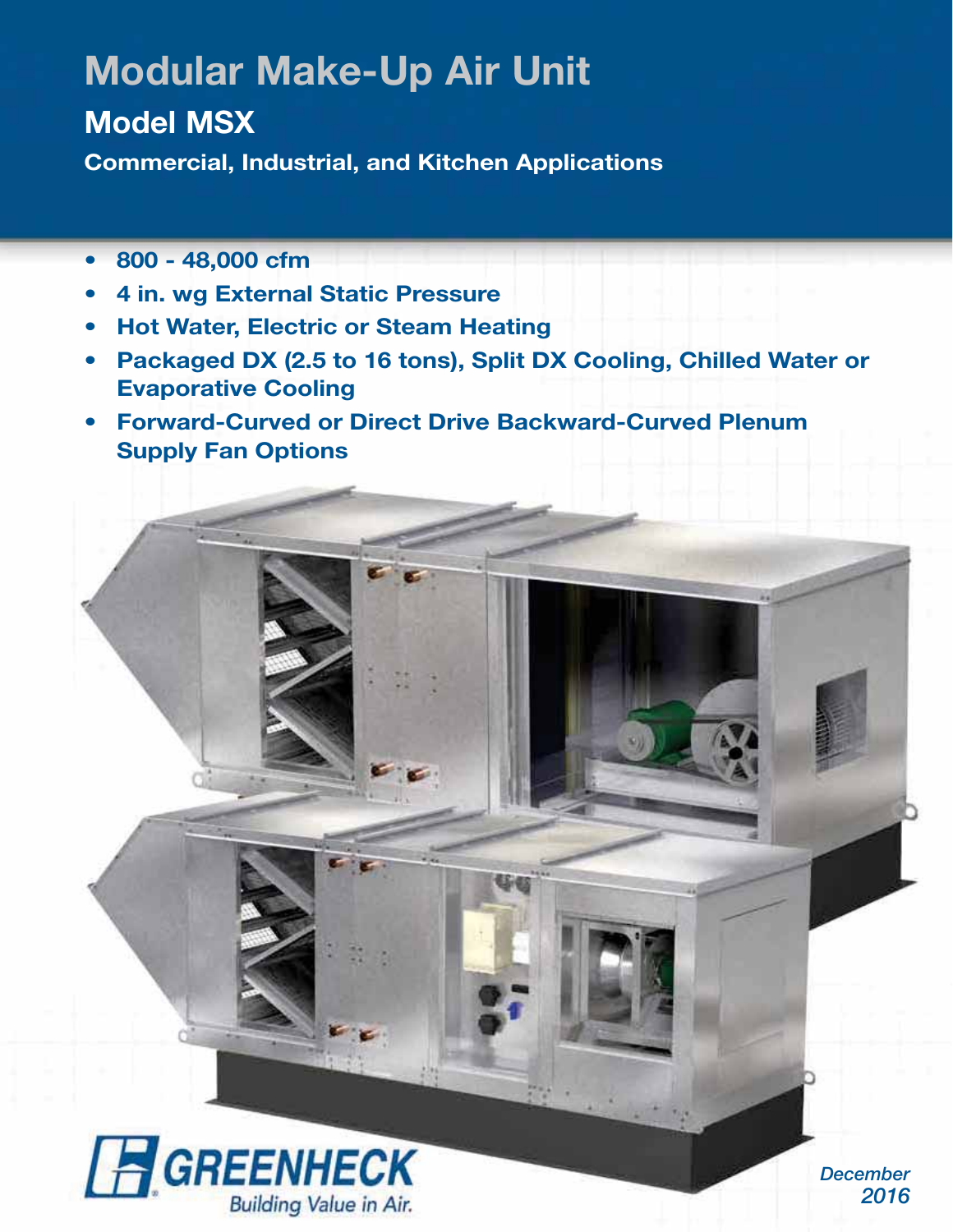# **Applications**



#### **Product Overview**

**Model MSX is an ideal make-up air unit where gas-fired heating is not desired or available. The flexible design offers coil heating and/or cooling options with airflow capacities up to 48,000 cfm and 4 in. wg. An untempered option is also available. The result is a highly configurable product for numerous applications at an attractive cost.**



## **Kitchens**

**Greenheck's Solution: A typical kitchen system has an exhaust fan that operates based on appliance usage. A Greenheck make-up air unit with optional heating or cooling is interlocked with an exhaust fan to deliver outside air to maintain a slight negative pressure in the kitchen relative to the adjacent dining space. The tempered supply air also conditions the outside air to increase employee comfort.**

**Easy Installation: The Greenheck combination package simplifies installation in kitchen ventilation applications. The pre-engineered combination extension ensures that the supply fan, exhaust fan, and curb all interface properly to reduce field labor costs.**

**Equally important, Greenheck's combination packages are specifically designed to comply with the National Fire Protection Association (NFPA) Standard 96 which states:**

- **Exhaust duct must terminate at least 24 inches above the roof deck.**
- **Exhaust fan discharge must be at least 40 inches above the roof deck.**
- **Supply air intake must have a horizontal separation of 10 feet from the exhaust discharge.**

*Note: Consult local codes and the authority having jurisdiction if there are questions concerning the use of this product.*





**Combination Package**

## **Commercial and Industrial**



**Greenheck's Solution: Greenheck's line of commercial and industrial make-up air units are designed to provide supply air for general, process and combustion exhaust.**

**Flexible Designs: Units are available with optional mixing box designed to combine outdoor air and return air to commercial and industrial spaces. This provides heating in the winter months with the benefits of economizer operation in mild conditions. Variable frequency drives (VFDs) are also available for building pressure control or direct control from a Building Management System (BMS).**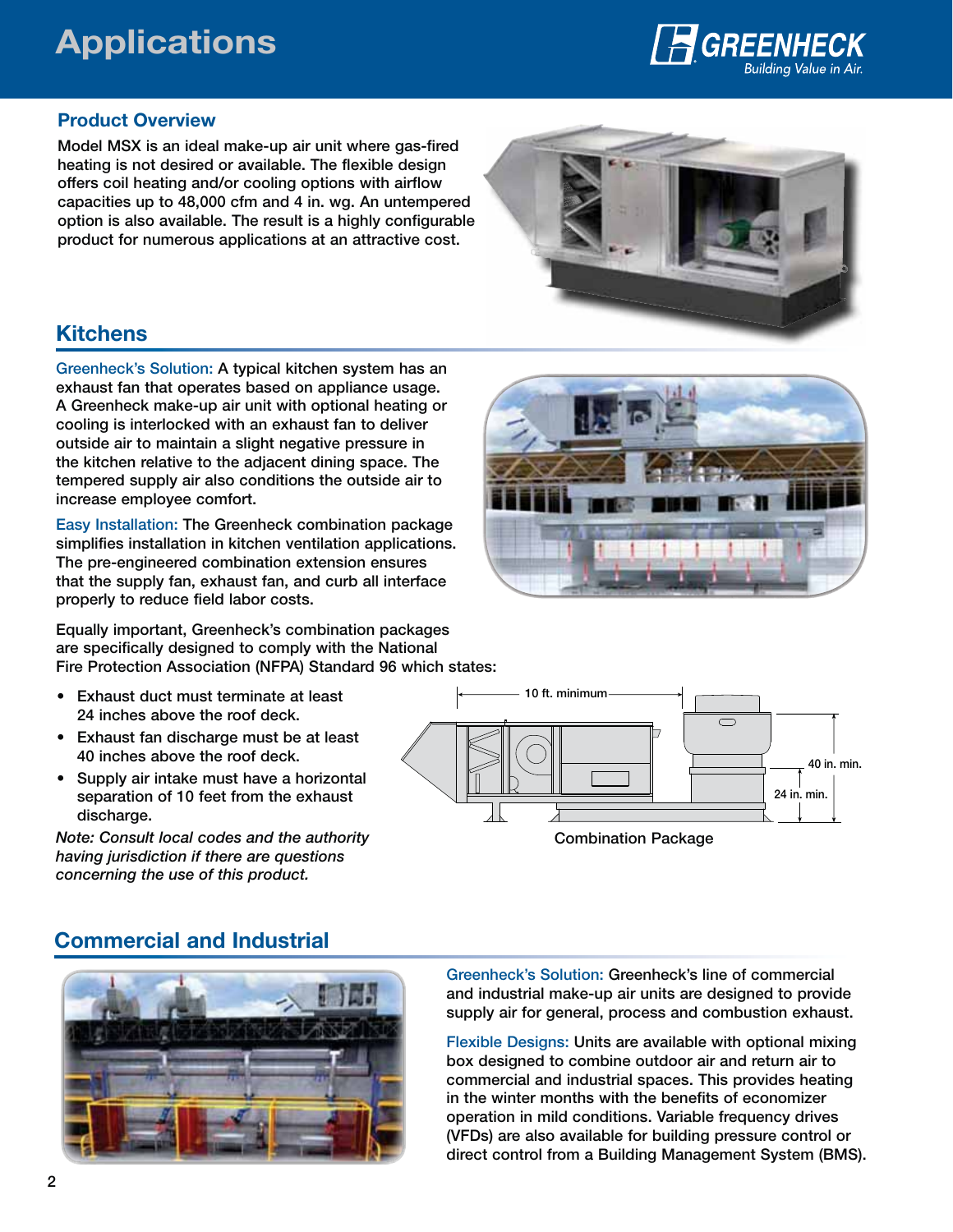# **Controls**



## **Temperature Controls**

#### **Discharge Temperature Control**

**In make-up air units, the unit-controlled heat output is based on discharge temperature. A factory-mounted discharge temperature sensor feeds information back to the unit control center. The furnace(s) either stage or modulate the heat output to satisfy the discharge temperature set point.**



#### **Room Override Thermostat**

**The optional room override thermostat works with the discharge temperature control option to increase the discharge temperature if the room drops below the space set point. The room sensor may be wall/beam mounted or included on a remote control panel.**

## **Unit Controls**



**Microprocessor - The optional microprocessor controller is factory programmed, wired, and tested prior to shipment. The controller can operate stand-alone or integrate with a Building Management System (BMS) using BACnet® MS/TP or IP, LonWorks® or Modbus® RTU protocols. This controller is responsible for operating the unit in an energy efficient manner while controlling temperature.**



**Network Interface - An optimal solution for connecting a make-up air unit to a BMS. The network interface offers an easy-to-use, integral display. It easily integrates to BACnet® IP, BACnet® MSTP, LonWorks® or Modbus®. Two operating options are available:** 

**Monitor only: Allows the BMS to monitor the status and functions of the unit through a factory-installed controller. Control commands will be provided by terminal style signals from a remote panel or contact closures provided by others.**

**Monitor and Control: Allows the BMS to monitor the status and command the basic functions of the unit through a factory-installed controller. A remote panel is not available with this option.**



**Remote Interface - The optional remote interface provides flexibility to the end-user since every control point parameter can be accessed without the need to physically access the unit. Available with the microprocessor and network interface.**

**Remote Panel - Greenheck offers two types of remote control panels featuring a variety of switches, thermostats, temperature selectors and indicator lights. Installation and field-wiring is easy by using a numbered terminal strip for point-to-point wiring between the make-up air unit and the remote panel.**



**Temperature Supply Control Panel (TSCP): Our industrial panel features a Permatector™ coated steel box in a NEMA-1 enclosure. The severe duty panel is constructed of stainless steel satisfying NEMA-3, 3R, 4, 4X and 12 enclosure ratings.**



**Kitchen Supply Control Panel (KSCP): Features toggle switches for kitchen hood lights, fans and tempering. A stainless steel faceplate for flush wall mounting and a junction box is included.**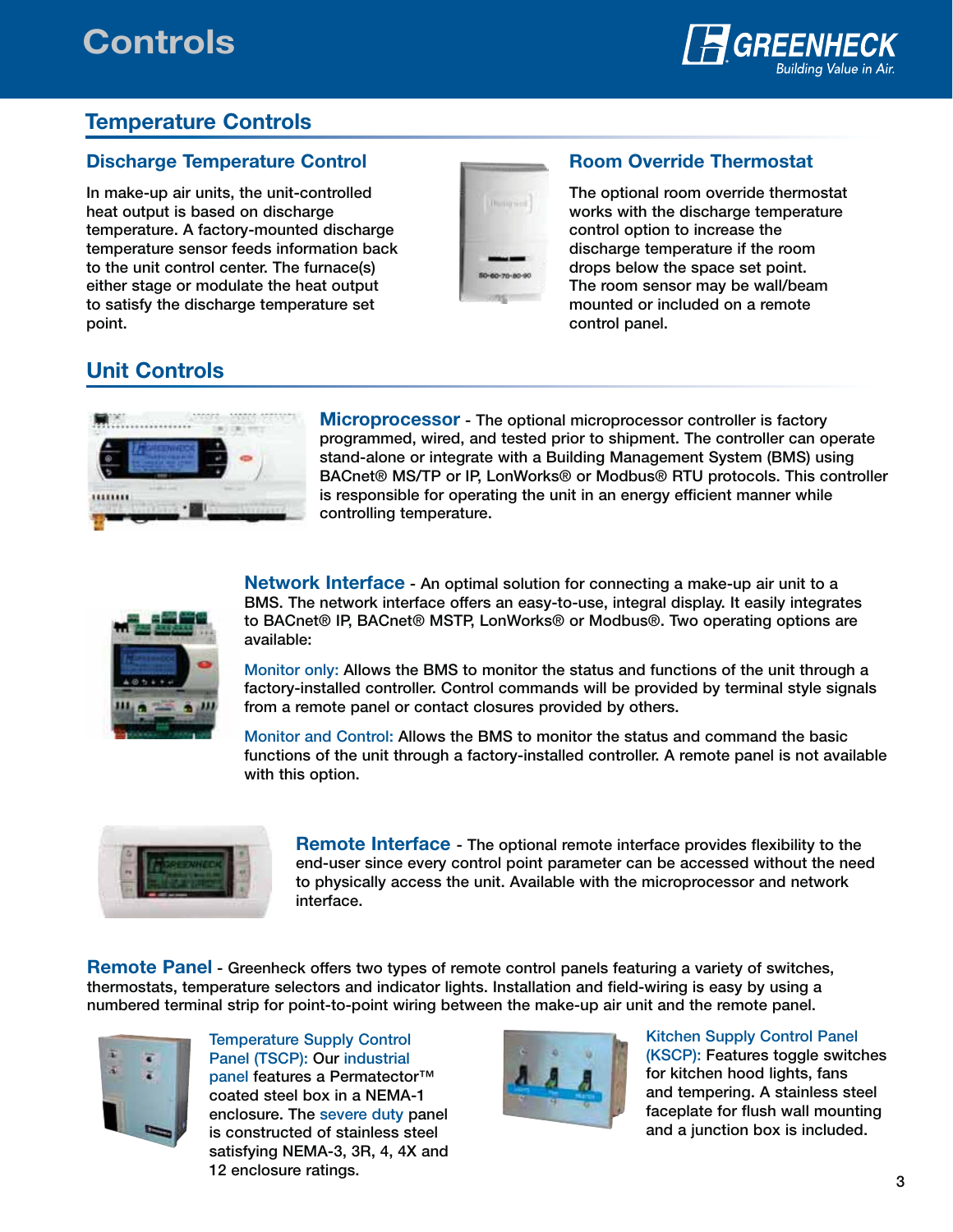# **MSX Standard and Optional Features**



#### **<sup>5</sup> Construction 1**

- **Constructed of heavy-gauge G90 galvanized steel**
- **Single or double-wall construction with 1-inch fiberglass insulation**
- **Removable access panels with optional hinged doors**
- **Available finishes include:**
	- **Permatector™ (2,500 hr/salt spray rating under ASTM B117 testing conditions)**
	- **Hi-Pro Polyester (4,000 hr/salt spray rating under ASTM B117 testing conditions)**
	- **Baked enamel coatings available in 16 standard colors or custom color match**

## **<sup>2</sup> Weatherhood**

- **Weatherhood with birdscreen features a wire mesh intake, preventing large debris from damaging the filters. An additional filter section is required.**
- **Aluminum mesh filtered weatherhood eliminates the need for an additional filter section**
- **Louvered weatherhood includes a drainable blade louver at intake with 2-inch aluminum mesh filters**
- **The thru-wall sleeve provides an attachment interface between the weatherhood and burner section. The sleeve accommodates walls up to 15 inches (***38 cm***) in depth**

#### **Dampers 3**

- **Low-leakage non-insulated inlet damper with factory-mounted and wired actuators**
- **Low-leakage insulated or non-insulated outlet damper**

## **<sup>4</sup> Filter Section**

- **V-bank filter section or mixing box**
- **2-inch washable aluminum mesh**
- **2-inch MERV 8 pleated disposable**
- **2-inch MERV 13 pleated disposable**
- **4-inch MERV 14 pleated disposable**
- **2-inch MERV 8 and 2-inch MERV 13 pleated disposable**
- **2-inch MERV 8 and 4-inch MERV 14 pleated disposable**
- **Heating Options**
	- **Hot water coils**
	- **Standard steam coils**
	- **Steam distributing coils for improved freeze resistance**
	- **Optional ElectroFin® coil coating**
	- **Coils tested in accordance with AHRI 410**
	- **Optional face and bypass steam or hot water coils**
	- **Electric heater up to 218 kW**
		- **Single-point power connection**
		- **SCR/VSCR modulating control**





#### **Cooling Options Options** All cooling options include a stainless steel drain pan

- **Evaporative cooler**
- **Optional ElectroFin® coil coating**
- **Coils tested in accordance with AHRI 410**
- **Chilled water coils**
- **Split DX coil (coils only)**
- **Packaged direct expansion (PDX)** Includes low sound condenser fans. Only available on forward-curved fan models.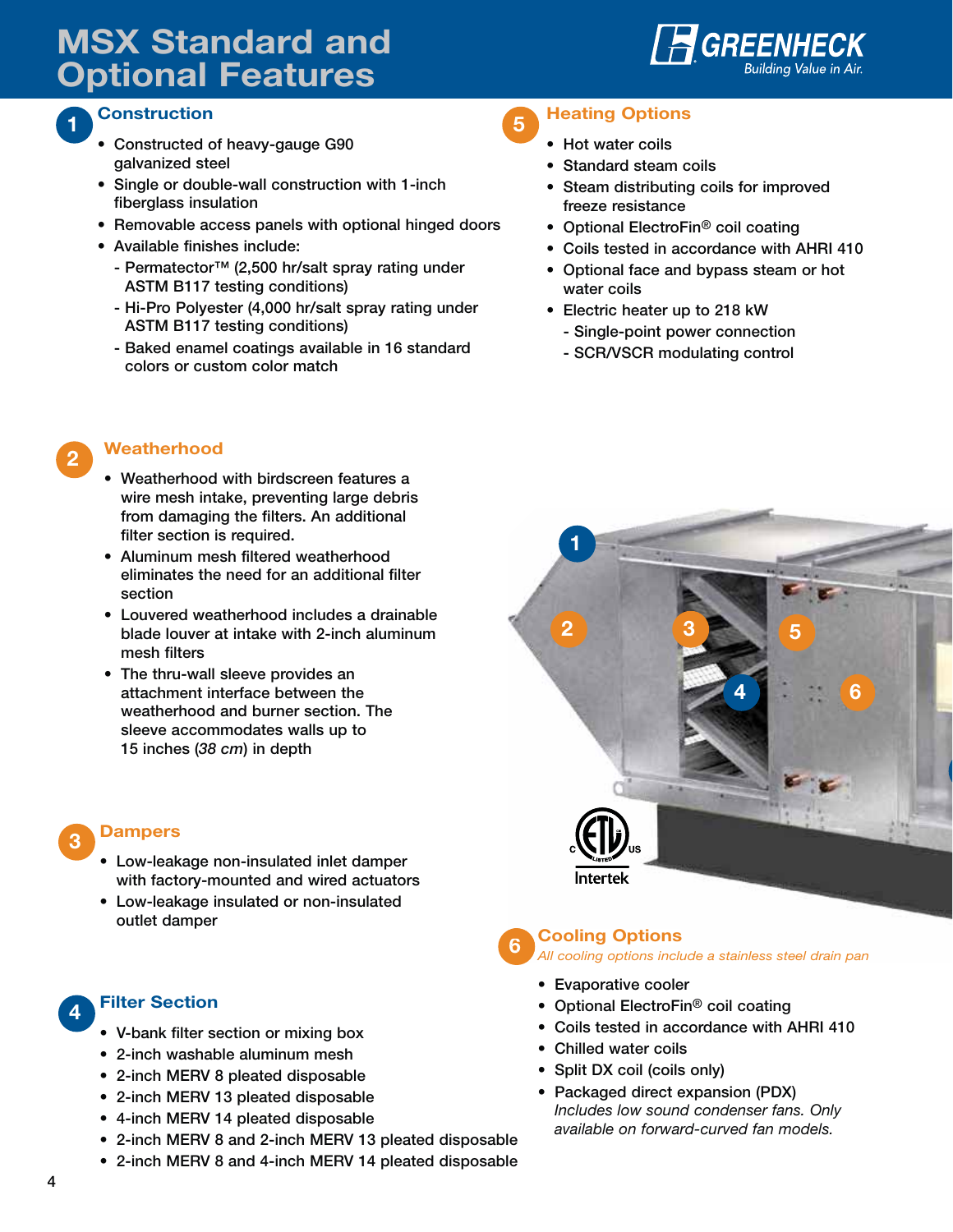

#### **Control Center**

- **24 volt control voltage**
- **Magnetic motor starter with solid state overload protection**
- **Control transformer**
- **Disconnect switch**
- **Distribution terminal strip**
- **UL Listed, Recognized, or Classified electrical components**
- **Factory prewired for single-point power connection**

## **8**

**7**

#### **Supply Fan Options**

- **Forward-curved fan with optional factory-provided VFD**
- **Direct drive backward-curved plenum fan with factory-provided VFD (shown)**
- **Balanced wheels to ensure a vibrationfree operation**



**S Standard Feature**

**O Optional Feature**

## **Optional Electrical Accessories**

**Auxiliary Contacts – Normally open and normally closed contacts are available for supply fan status and supply fan interlocks.**

**Coil Freeze Protection – Adjustable temperature sensing capillary tube which will disable the fan motor at 35ºF. This freeze protection is NOT a substitute for draining of water-filled coils.**

**Cooling Relay – When interlocked with a rooftop unit (RTU), this relay can be used to lockout a call for heat from the make-up air unit when there is a simultaneous call for cooling from the RTU.**

**Dirty Filter Sensor – Monitors the pressure drop across the filter section. If the pressure drop is higher than the field-adjustable setting, the switch will trip and indicate that the filters need to be cleaned or replaced. An indicator light may be wall/beam mounted or provided with a remote panel.**

**Exhaust Fan Starter(s) – Factory-mounted and wired for an electrical interlock between the supply and exhaust fan(s).**

**Fire Stat Type III – Shipped loose for field mounting and wiring in the supply or return air duct. Contains two normally open and two normally closed contacts for alarm notification.**

**Freeze Protection – Automatically shuts down the supply fan when the discharge temperature is below the set point for an extended amount of time. This prevents the unit from discharging non-tempered air into the building and freezing pipes and other temperature sensitive items.** 

**Heating Inlet Air Sensor – Automatically turns the heat on and off based on a field-adjustable set point.**

**Inlet Damper End Switch – Will not allow starter to engage until end switch is proved, ensuring that the inlet damper is fully open before unit operation.**

**Service Receptacle – A 115 volt GFCI outlet can be shipped loose or mounted externally in a NEMA-3R box for the convenience of service personnel. A separate 115 volt power source is required.**

**Smoke Detector – Shipped loose for field mounting and wiring in the supply or return air duct. Contains two normally open and two normally closed contacts for alarm notification.**

**Vibration Isolators**

**9**

**7**

**9**

**8**

**• The entire fan and motor assembly is mounted on vibration isolators to minimize noise transmission into the building. Neoprene or spring isolators are available on forward-curved supply fan models. Backward-curved supply fan models only offer neoprene isolators** *.*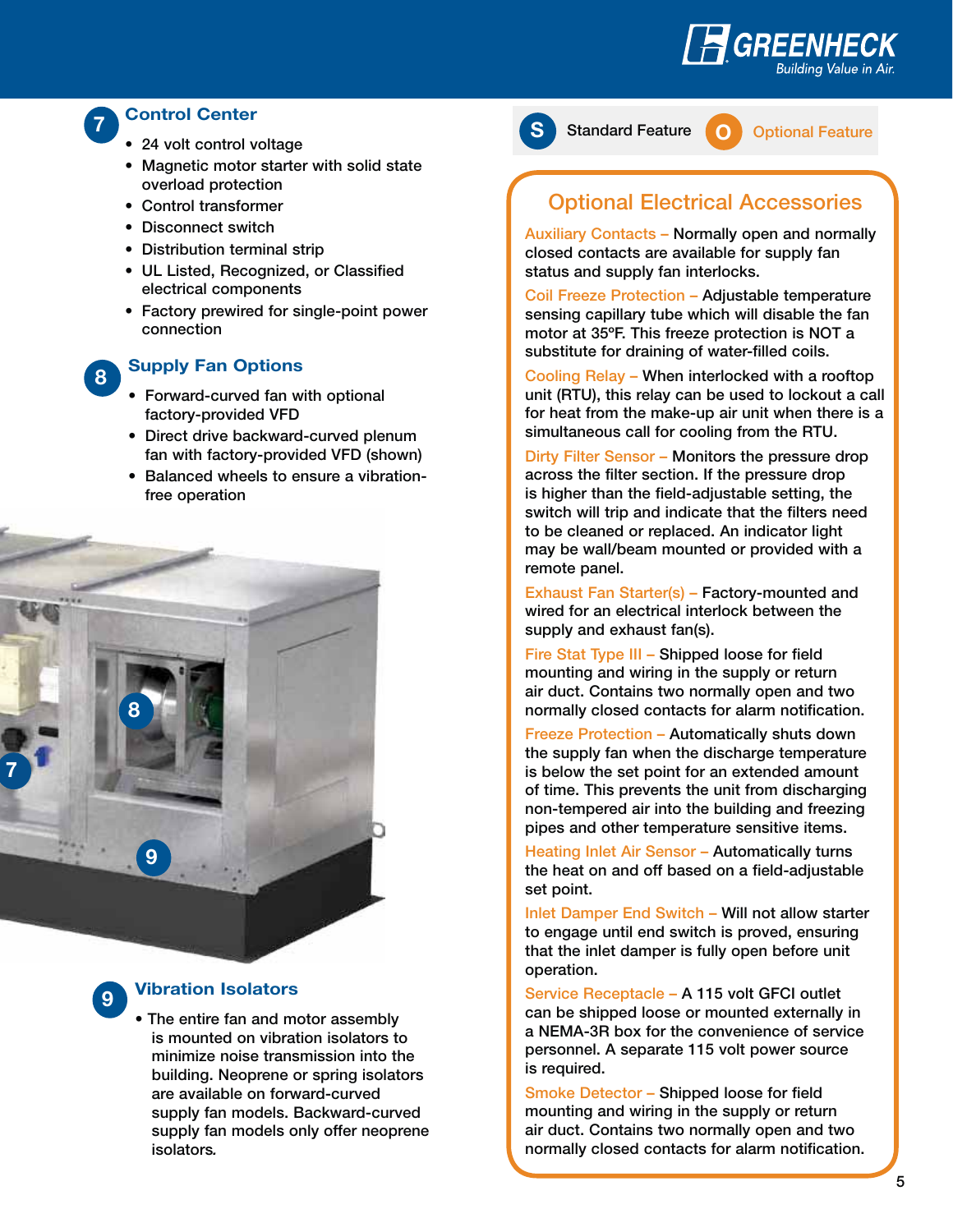

**Providing unconditioned make-up air through ceiling diffusers or perforated kitchen hood plenums can create an uncomfortable work environment during summer months in commercial kitchens. Although conditioned make-up air can increase comfort levels, the need to cool and dehumidify this air to a 55°F supply air temperature can be detrimental to the food preparation process, significantly increase equipment first cost, and annual energy cost.** 

**The packaged DX cooling option is specifically designed for kitchen applications.** 

- **Airflow Arrangement Optional Variable Air Volume or Constant Volume 100% Outdoor Air**
- **Performance Range 800 to 7,500 cfm**
- **Cooling Capacity 2.5 to 16 Nominal Cooling Tons**

**The packaged DX cooling option is designed to cool the kitchen make-up air to a 65-85°F supply air condition to improve space comfort and enhance employee productivity at an economical first cost.**

| <b>Features</b>                                                  | <b>Benefits</b>                                                                                 |
|------------------------------------------------------------------|-------------------------------------------------------------------------------------------------|
| Draw-thru cooling arrangement                                    | Even airflow across coils for efficient cooling<br>operation and less chance of water carryover |
| Standard high and low pressure cutouts and<br>crank case heaters | Increased compressor life                                                                       |
| Low discharge temperature cutout                                 | Prevents coils from freezing                                                                    |

**1**

#### **Condensing Fans**

**The standard direct drive 1 2 condensing fans with serrated blades provide increased efficiency and reduced sound levels over traditional condensing fan technologies.**

**3**

#### **Service Access**

**Standard lift-off or optional hinged panels provide easy access to refrigeration components. Components are mounted in an isolated compartment to allow service without affecting airflow.**

**4**

#### **Dampers**

**powered, low leakage inlet damper (pictured). Optional low leakage outlet dampers also available.**

#### **3 Optional factory-installed, 4 Evaporator Coils 5 Condenser and Evaporator Coils**

**The copper tubes are mechanically expanded in aluminum fins. Evaporator coils are mounted on a stainless steel drain pan.**

**2**



## **The high-efficiency hermetically**

**5**

**sealed scroll compressors are mounted on neoprene isolators to minimize noise and vibration transmission. Crankcase heaters are also provided as standard for exceptional compressor life and system reliability.**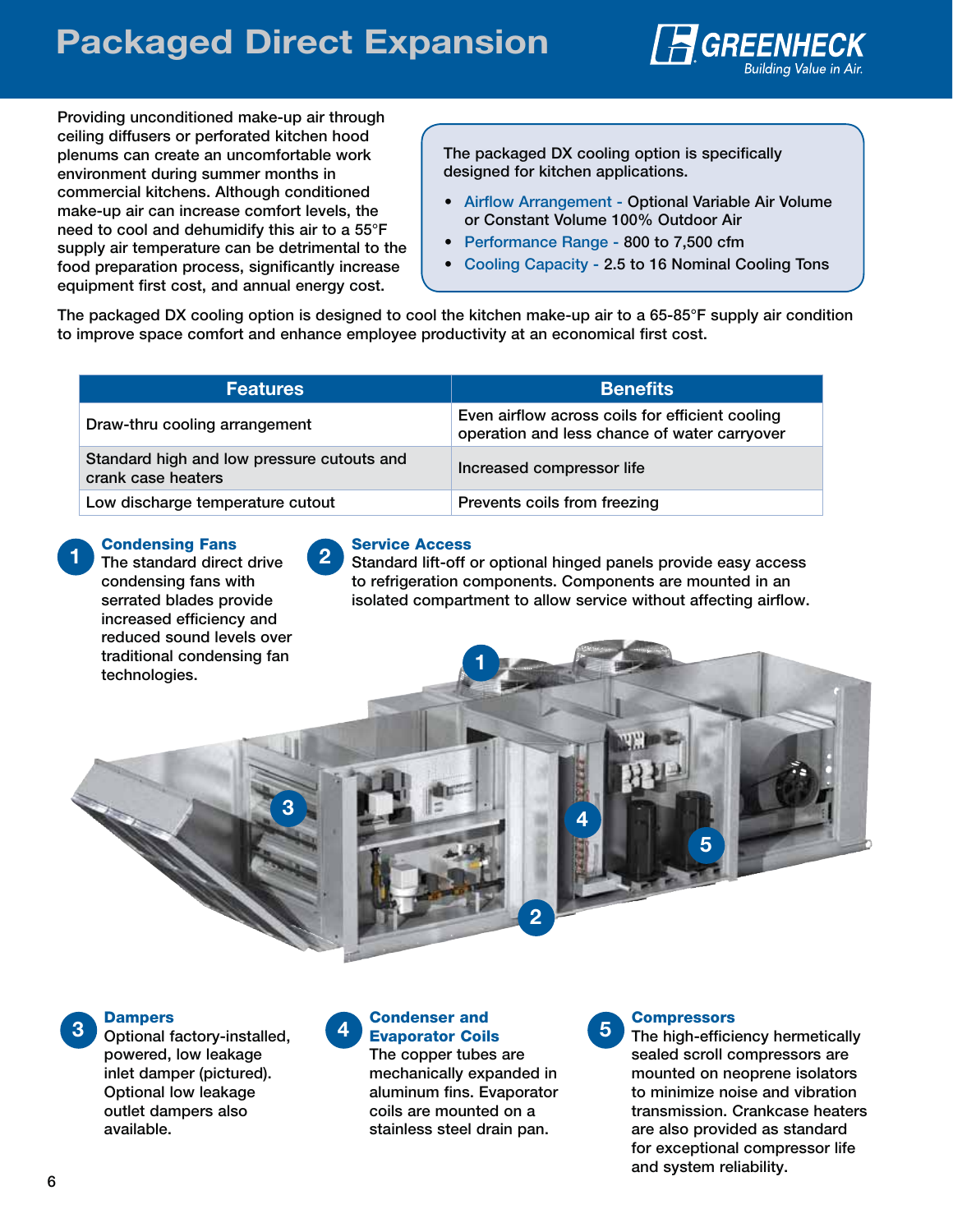# **Intake and Discharge Options**



## **Weatherhoods**





**Birdscreen Louvered Aluminum Mesh Filtered**





**Thru-Wall**

## **Filter Section**



**V-Bank Mixing Box**

## **Supply Fan Options**





**Forward-Curved Backward-Curved**

## **Discharge Options**





**Top or Bottom Discharge Left or Right Discharge End Discharge (only available on backwardcurved plenum option)**